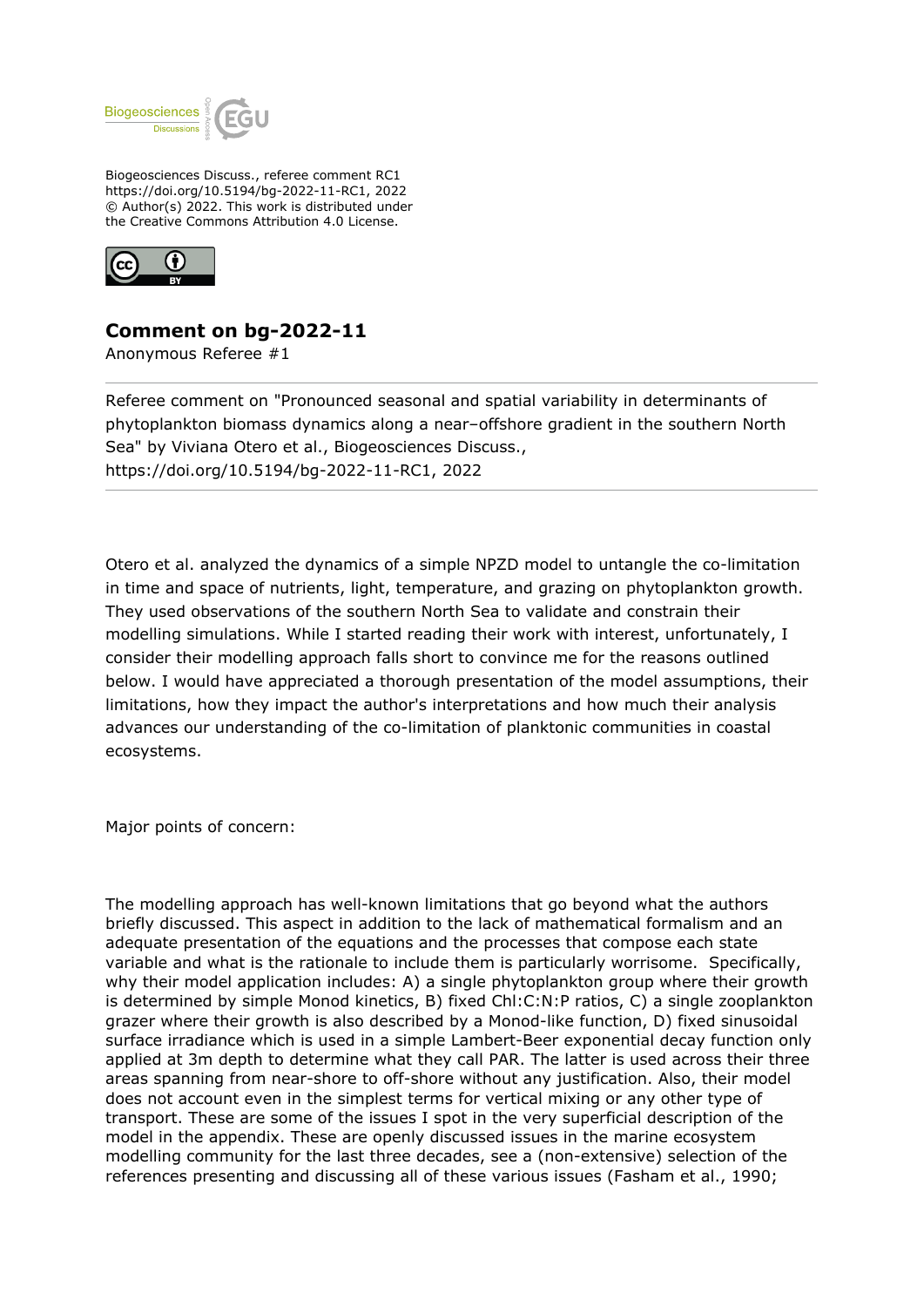Anderson, 1993, 2005, 2010; Flynn, 2003, 2008; Gentleman et al., 2003; Mitra and Flynn, 2006; Hall, 2009; Anderson et al., 2010; Smith et al., 2011, 2014; Bonachela et al., 2016; Flynn and Mitra, 2016). I found these omissions, without justification, a lamentable modelling practice. This is worrisome given that the authors aim to describe the temporal and spatial variability of co-limitation of nutrients, light, temperature, and grazing on phytoplankton growth in a highly dynamic coastal ecosystem, and the variability of all of those factors play a role in the structure of planktonic communities (Cloern et al., 2014; Emeis et al., 2015).

The model to data comparison (or validation) needs to be better presented. If the authors want to provide a stronger case for better model performance. A simple plot of model prediction against observations will go a long way in that endeavour. Also, a comparison with other coastal or regional seas models needs to be discussed, and the literature for the North Sea is quite rich in that respect, e.g. ERSEM, MIRO, HAMSOM, BLOOM-Delf3D and MAECS.

In addition to the issues stated above, it is not clear how co-limitation is untangled in the simple NPZD model, in what they call "relative contribution". Particularly, how this method compares with other more established approaches, for example, based on Leblig's law (Klausmeier et al., 2004), dynamic energy budget (Bruggeman and Kooijman, 2007), or acclimation (Wirtz and Kerimoglu, 2016), and how much their observations advance our understanding of resource co-limitation in planktonic communities? These aspects remain unanswered and present a more interesting research venue than just predicting Chla and overinflating the implications of a model with still many reservations.

## References

Anderson, T. R. (1993). A spectrally averaged model of light penetration and photosynthesis. *Limnol. Oceanogr.* 38, 1403–1419.

Anderson, T. R. (2005). Plankton functional type modelling: running before we can walk? *J. Plankton Res.* 27. doi:10.1093/plankt/fbi076.

Anderson, T. R. (2010). Progress in marine ecosystem modelling and the "unreasonable effectiveness of mathematics". *J. Mar. Syst.* 81, 4–11. doi:10.1016/j.jmarsys.2009.12.015.

Anderson, T. R., Gentleman, W. C., and Sinha, B. (2010). Influence of grazing formulations on the emergent properties of a complex ecosystem model in a global ocean general circulation model. *Prog. Oceanogr.* 87, 201–213. doi:10.1016/j.pocean.2010.06.003.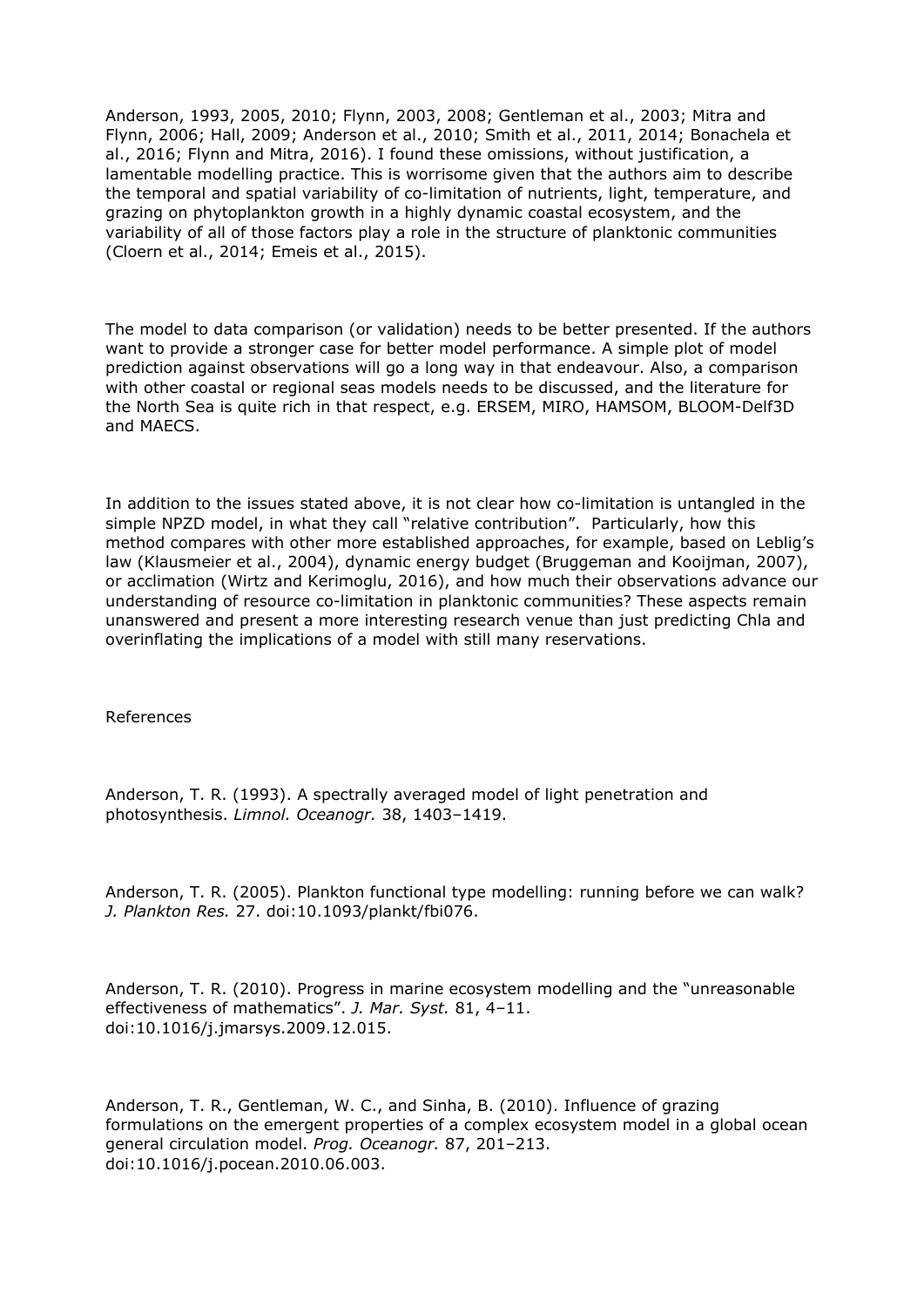Bonachela, J. A., Klausmeier, C. A., Edwards, K. F., Litchman, E., and Levin, S. A. (2016). The role of phytoplankton diversity in the emergent oceanic stoichiometry. *J. Plankton Res.* 38, 1021–1035. doi:10.1093/plankt/fbv087.

Bruggeman, J., and Kooijman, S. A. L. M. (2007). A biodiversity-inspired approach to aquatic ecosystem modeling. *Limnol. Oceanogr.* 52, 1533–1544. doi:10.4319/lo.2007.52.4.1533.

Cloern, J. E., Foster, S. Q., and Kleckner, A. E. (2014). Phytoplankton primary production in the world's estuarine-coastal ecosystems. *Biogeosciences* 11, 2477–2501. doi:10.5194/bg-11-2477-2014.

Emeis, K. C., van Beusekom, J., Callies, U., Ebinghaus, R., Kannen, A., Kraus, G., et al. (2015). The North Sea - A shelf sea in the Anthropocene. *J. Mar. Syst.* 141, 18–33. doi:10.1016/j.jmarsys.2014.03.012.

Fasham, M. J. R., Ducklow, H. W., and Mckelvie, S. M. (1990). A nitrogen-based model of plankton dynamics in the oceanic mixed layer. *J. Mar. Res.* 48, 591–639.

Flynn, K. J. (2003). Modelling multi-nutrient interactions in phytoplankton; balancing simplicity and realism. *Prog. Oceanogr.* 56, 249–279. doi:10.1016/S0079-6611(03)00006-5.

Flynn, K. J. (2008). The importance of the form of the quota curve and control of nonlimiting nutrient transport in phytoplankton models. *J. Plankton Res.* 30, 423–438. doi:10.1093/plankt/fbn007.

Flynn, K. J., and Mitra, A. (2016). Why Plankton Modelers Should Reconsider Using Rectangular Hyperbolic (Michaelis-Menten, Monod) Descriptions of Predator-Prey Interactions. *Front. Mar. Sci.* 3. doi:10.3389/fmars.2016.00165.

Gentleman, W., Leising, A., Frost, B., Strom, S., and Murray, J. (2003). Functional responses for zooplankton feeding on multiple resources: a review of assumptions and biological dynamics. *Deep Sea Res. Part II Top. Stud. Oceanogr.* 50, 2847–2875. doi:10.1016/j.dsr2.2003.07.001.

Hall, S. R. (2009). Stoichiometrically explicit food webs: Feedbacks between resource supply, elemental constraints, and species diversity. *Annu. Rev. Ecol. Evol. Syst.* 40,